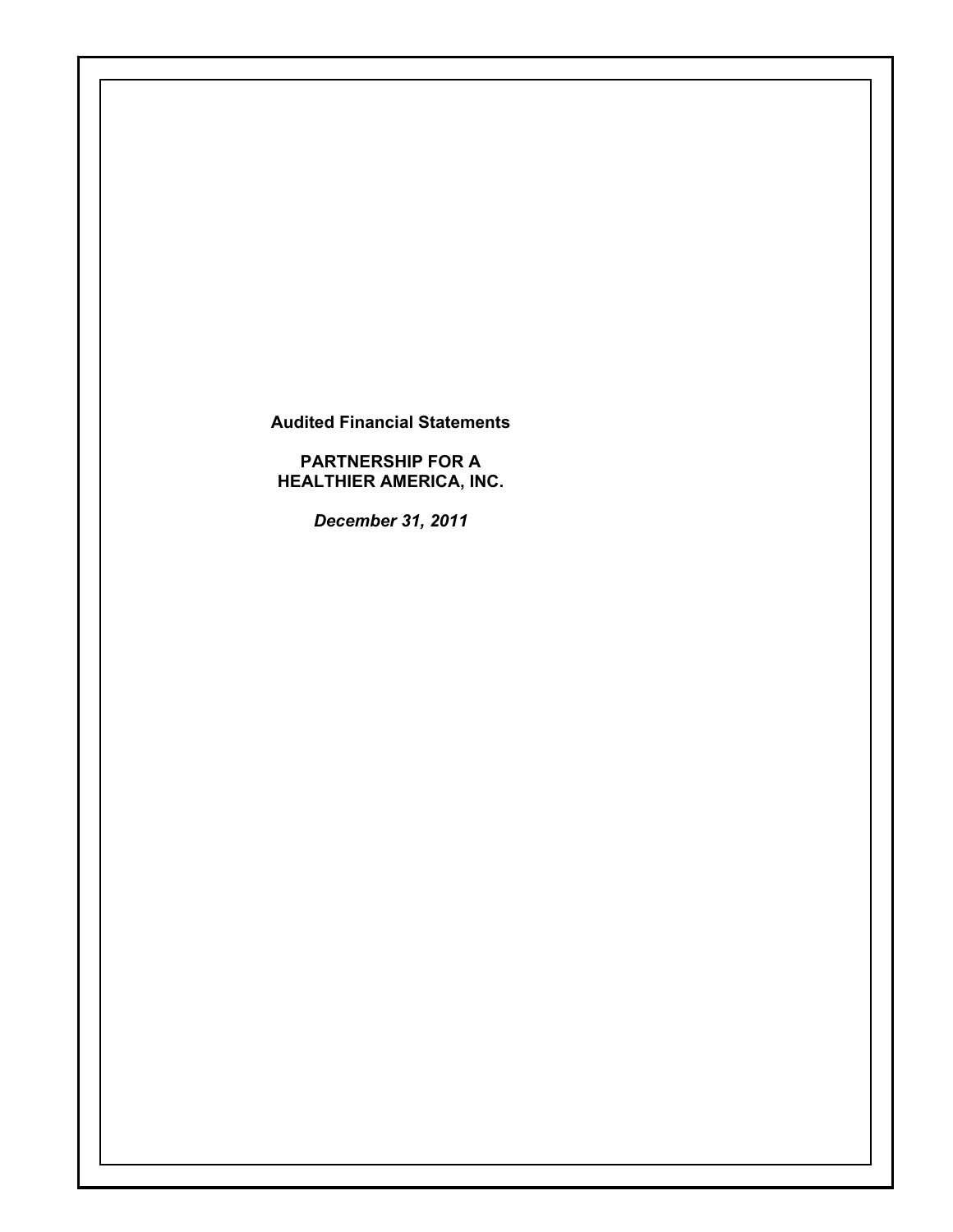**Contents** 

| <b>Independent Auditor's Report</b> |            |
|-------------------------------------|------------|
| <b>Financial Statements</b>         |            |
| Statements of financial position    | 2          |
| Statements of activities            | 3          |
| Statements of cash flows            | 4          |
| Notes to the financial statements   | 5 -<br>-10 |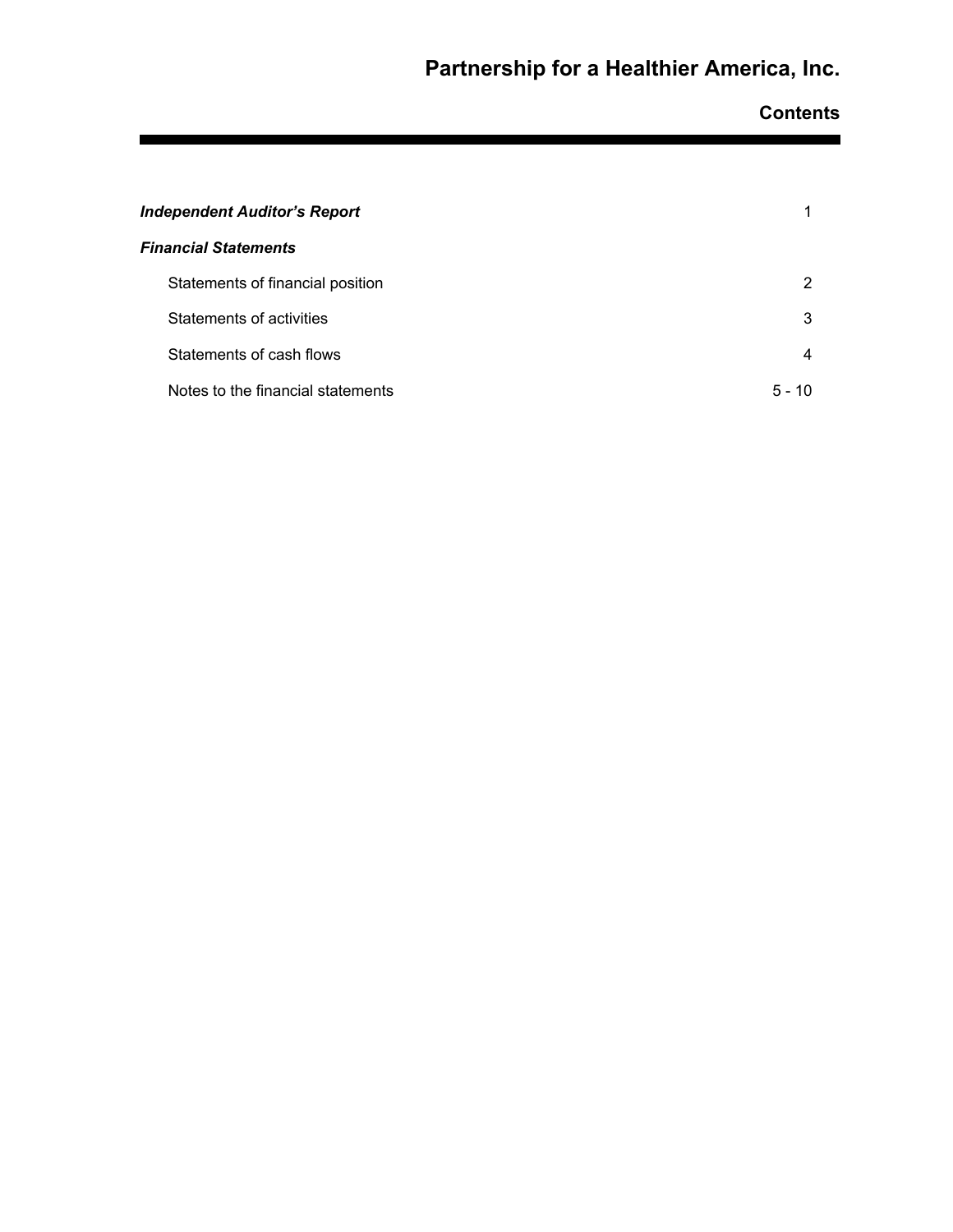

A Professional Corporation

Certified Public  $A \mathit{ccountants}$ and Consultants

2021 L Street, NW

 $\mathcal{L}^{\pm}$  ,  $\mathcal{L}^{\pm}$  ,  $\mathcal{L}^{\pm}$ 

 $\Delta\sim 10^{11}$  km s  $^{-1}$ 

**SUITE 400** 

and a state

WASHINGTON, DC

## **Independent Auditor's Report**

To the Board of Directors Partnership for a Healthier America, Inc.

We have audited the accompanying statements of financial position of Partnership for a Healthier America, Inc. (PHA) as of December 31, 2011 and 2010, and the related statements of activities and cash flows for the years December 31, 2011 and 2010. These financial statements are the responsibility of PHA's management. Our responsibility is to express an opinion on these financial statements based on our audits.

We conducted our audits in accordance with auditing standards generally accepted in the United States of America. Those standards require that we plan and perform the audits to obtain reasonable assurance about whether the financial statements are free of material misstatement. An audit includes examining, on a test basis, evidence supporting the amounts and disclosures in the financial statements. An audit also includes assessing the accounting principles used and significant estimates made by management, as well as evaluating the overall financial statement presentation. We believe that our audits provide a reasonable basis for our opinion.

In our opinion, the financial statements referred to above present fairly, in all material respects, the financial position of Partnership for a Healthier America, Inc. as of December 31, 2011 and 2010, and the changes in its net assets and its cash flows for the years then ended in conformity with accounting principles generally accepted in the United States of America.

Tate & Tryon

June 20, 2012

**TELEPHONE** 

 $\mathcal{L}^{\pm}$  ,  $\mathcal{L}^{\pm}$  ,  $\mathcal{L}^{\pm}$  ,  $\mathcal{L}^{\pm}$ 

20036

202/293-2200

and a state

**FACSIMILE** 

202/293-2208

 $\mathcal{L}^{\text{c}}$  ,  $\mathcal{L}^{\text{c}}$  ,  $\mathcal{L}^{\text{c}}$  ,  $\mathcal{L}^{\text{c}}$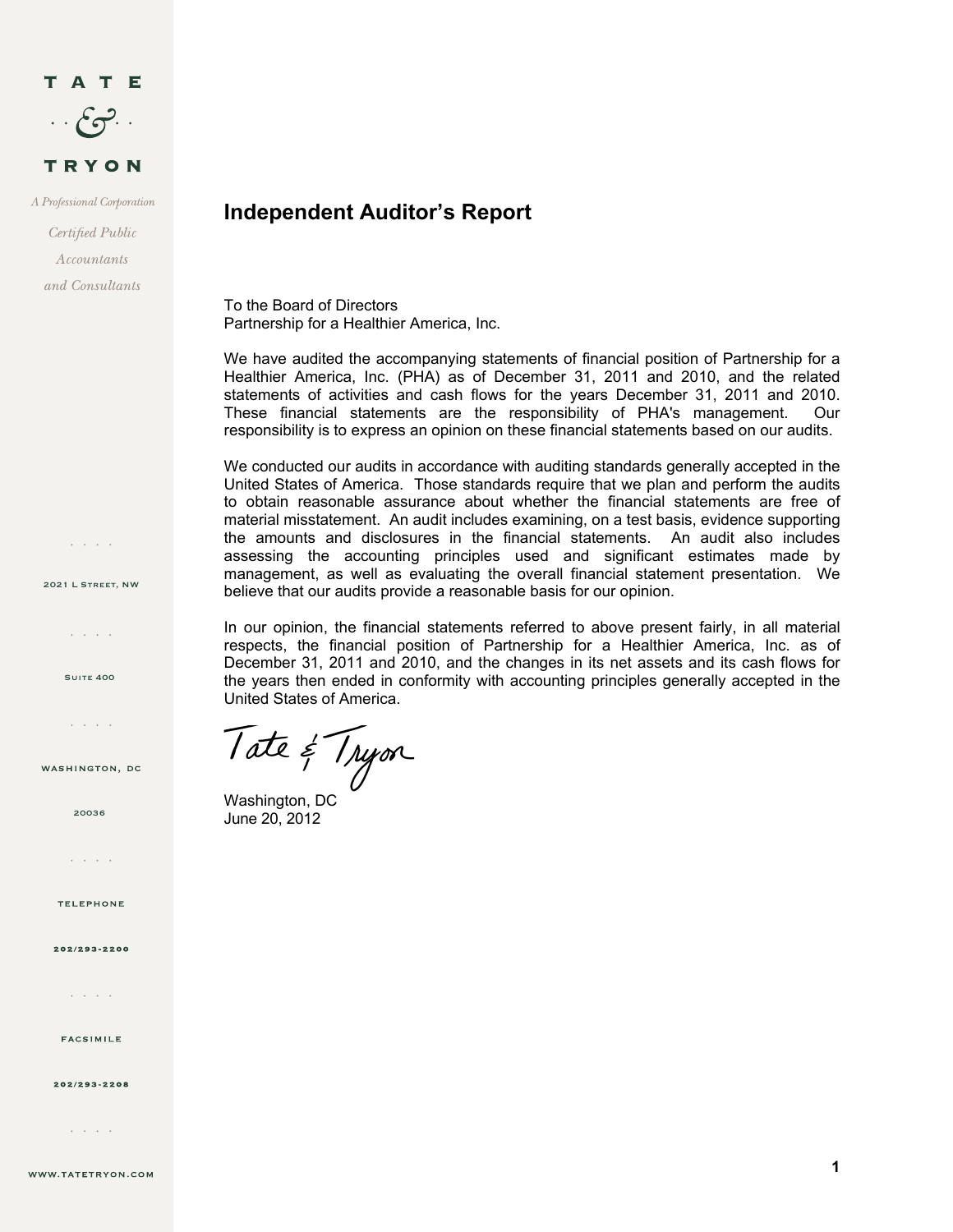| December 31,                            | 2011            | 2010            |
|-----------------------------------------|-----------------|-----------------|
| <b>Assets</b>                           |                 |                 |
| Cash - Note B                           | \$<br>2,146,481 | \$<br>2,186,900 |
| Grants receivable - Note C              | 2,003,042       | 3,634,500       |
| Promises to give - Note D               | 280,526         | 1,460,990       |
| Prepaid expenses and other assets       | 45,894          | 6,819           |
| Property and equipment - Note E         | 55,335          | 14,273          |
| <b>Total assets</b>                     | \$<br>4,531,278 | \$<br>7,303,482 |
|                                         |                 |                 |
| Liabilities and net assets              |                 |                 |
| Liabilities                             |                 |                 |
| Accounts payable and accrued expenses   | \$<br>239,895   | \$<br>81,913    |
| Deferred rent - Note H                  | 34,748          |                 |
| <b>Total liabilities</b>                | 274,643         | 81,913          |
| Commitments and contingencies - Note H  |                 |                 |
| Net assets - Note F                     |                 |                 |
| Unrestricted                            | 1,675,266       | 2,030,605       |
| Temporarily restricted                  | 2,581,369       | 5,190,964       |
| Total net assets                        | 4,256,635       | 7,221,569       |
| <b>Total liabilities and net assets</b> | \$<br>4,531,278 | \$<br>7,303,482 |

## **Statements of Financial Position**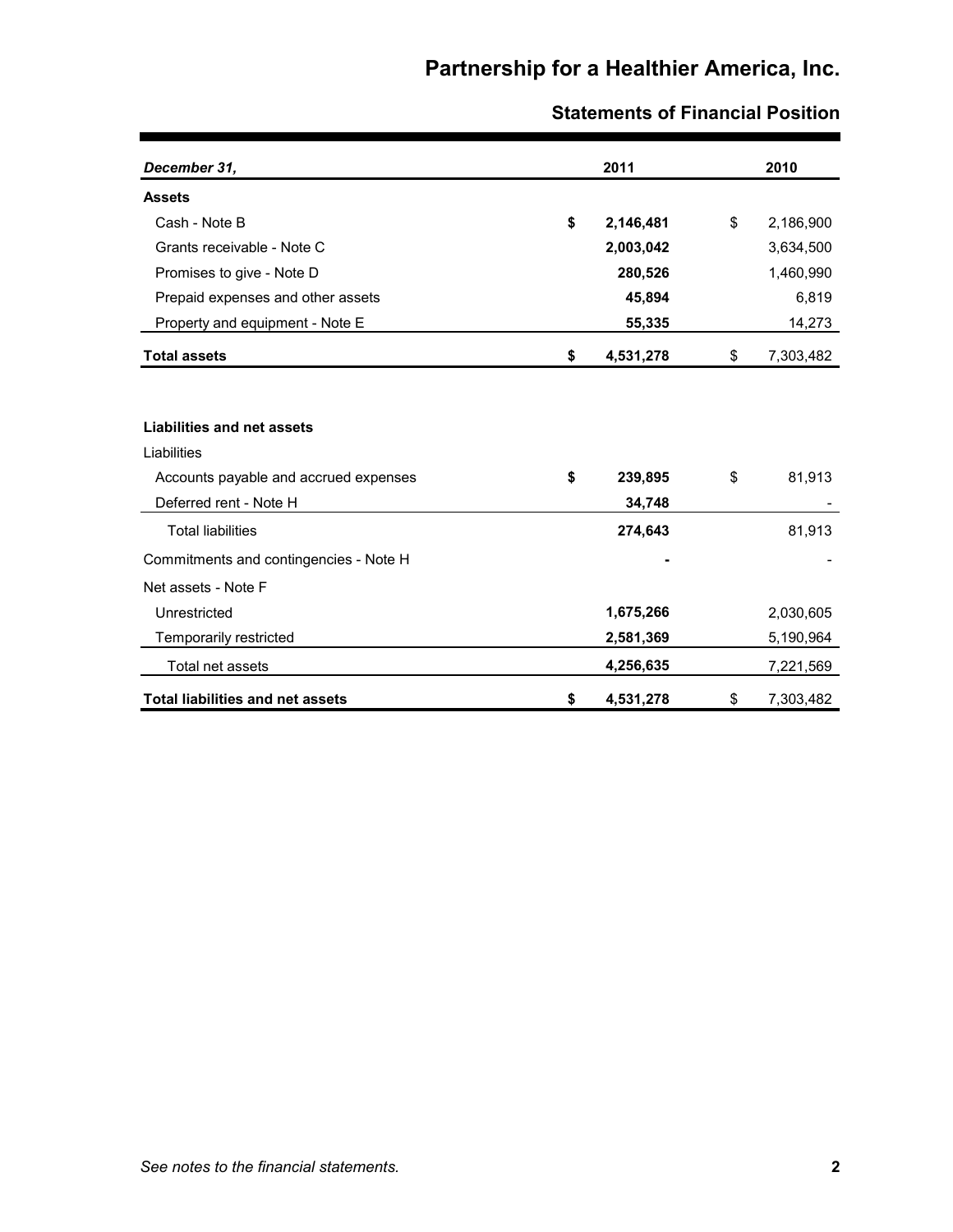| Year Ended December 31,                        | 2011            | 2010            |
|------------------------------------------------|-----------------|-----------------|
| <b>Unrestricted activities</b>                 |                 |                 |
| Revenue and support                            |                 |                 |
| Summit                                         | \$<br>376,450   | \$              |
| Contributions - Note B                         | 40,863          |                 |
| In-kind contributions - Note D                 | 11,084          | 593,280         |
| Interest income                                | 8,798           | 9,306           |
|                                                | 437,195         | 602,586         |
| Net assets released from restrictions - Note F | 3,057,595       | 2,292,026       |
| Total revenue and support                      | 3,494,790       | 2,894,612       |
| Expense                                        |                 |                 |
| Program services                               |                 |                 |
| Chef's Move!                                   | 1,255,313       | 159,694         |
| Summit                                         | 931,206         |                 |
| Program development                            | 389,402         | 194,934         |
| Other programs                                 | 297,669         | 24,237          |
| Communications                                 | 217,462         | 155,837         |
| Total program services                         | 3,091,052       | 534,702         |
| Supporting services                            |                 |                 |
| General and administrative                     | 759,077         | 320,262         |
| Fund raising                                   |                 | 9,043           |
| Total supporting services                      | 759,077         | 329,305         |
| Total expense                                  | 3,850,129       | 864,007         |
| Change in unrestricted net assets              | (355, 339)      | 2,030,605       |
| <b>Temporarily restricted activities</b>       |                 |                 |
| Contributions - Note B                         | 448,000         | 6,022,000       |
| In-kind contributions - Note D                 |                 | 1,460,990       |
| Net assets released from restrictions - Note F | (3,057,595)     | (2, 292, 026)   |
| Change in temporarily restricted net assets    | (2,609,595)     | 5,190,964       |
| Change in net assets                           | (2,964,934)     | 7,221,569       |
| Net assets, beginning of year                  | 7,221,569       |                 |
| Net assets, end of year                        | \$<br>4,256,635 | \$<br>7,221,569 |

## **Statements of Activities**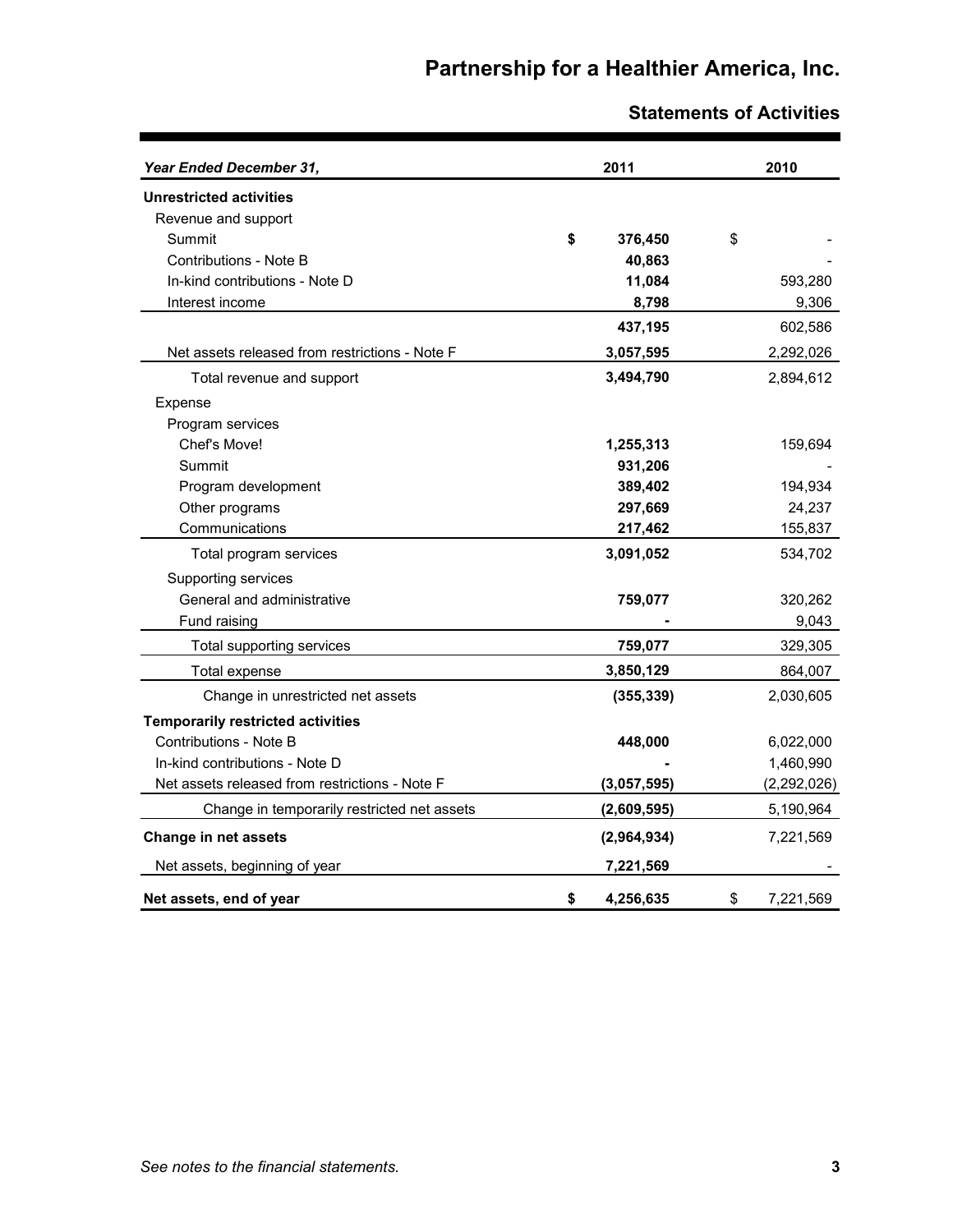| Year Ended December 31,                              | 2011              | 2010            |
|------------------------------------------------------|-------------------|-----------------|
| Cash flows from operating activities                 |                   |                 |
| Change in net assets                                 | \$<br>(2,964,934) | \$<br>7,221,569 |
| Adjustments to reconcile change in net assets to net |                   |                 |
| cash provided by operating activities:               |                   |                 |
| Depreciation and amortization                        | 15,492            | 2,900           |
| Discount on grants receivable                        | (23,000)          | 28,000          |
| Changes in assets and liabilities:                   |                   |                 |
| Grants receivable                                    | 1,654,458         | (3,662,500)     |
| Promises to give                                     | 1,180,464         | (1,460,990)     |
| Prepaid expenses and other assets                    | (39, 075)         | (6, 819)        |
| Accounts payable and accrued expenses                | 157,982           | 81,913          |
| Deferred rent                                        | 34,748            |                 |
| Total adjustments                                    | 2,981,069         | (5,017,496)     |
| Net cash provided by operating activities            | 16,135            | 2,204,073       |
| Cash flows from investing activities                 |                   |                 |
| Purchases of property and equipment                  | (56, 554)         | (17, 173)       |
| Net (decrease) increase in cash                      | (40, 419)         | 2,186,900       |
| Cash, beginning of year                              | 2,186,900         |                 |
| Cash, end of year                                    | \$<br>2,146,481   | \$<br>2,186,900 |

## **Statements of Cash Flows**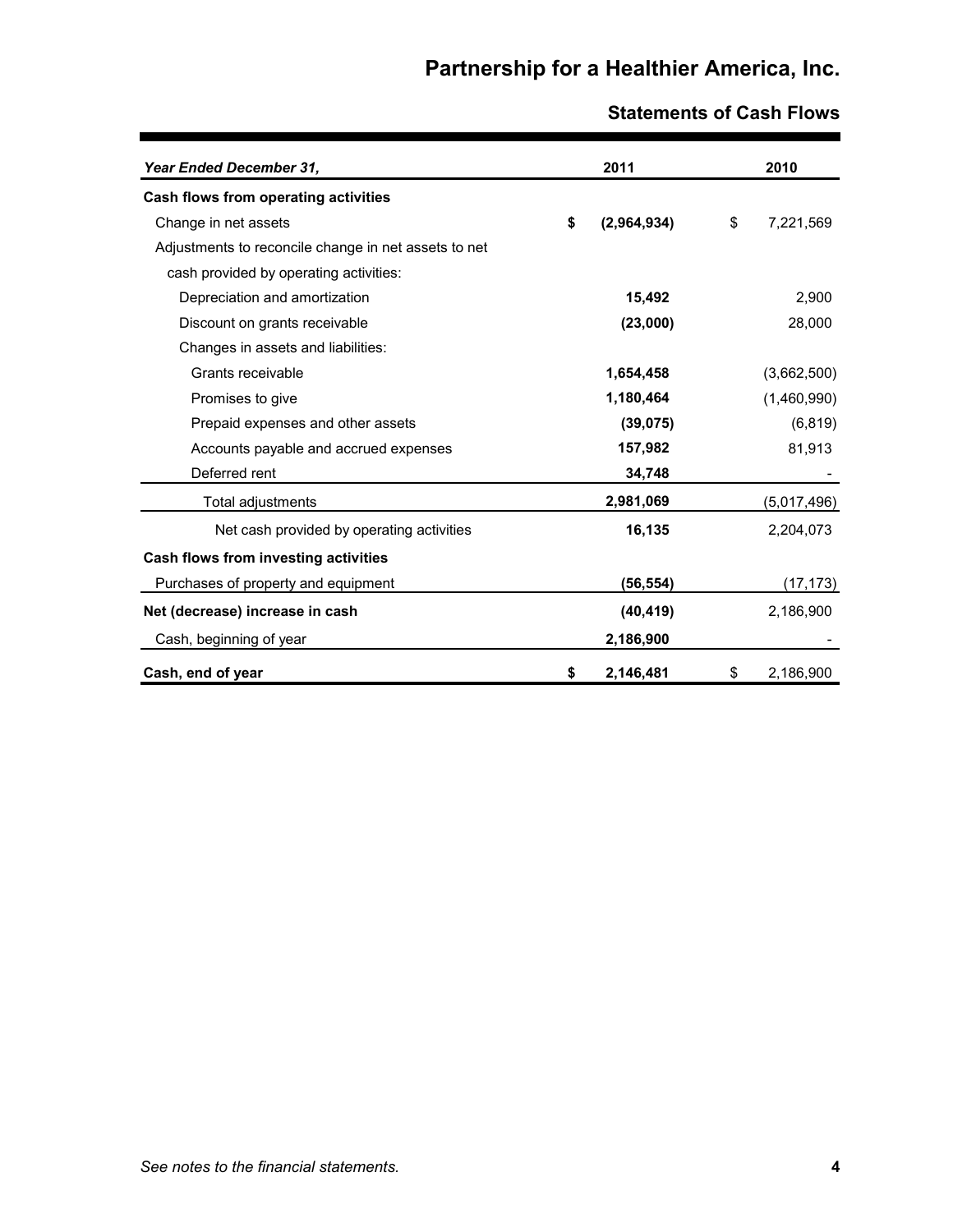#### **A. ORGANIZATION AND SUMMARY OF SIGNIFICANT ACCOUNTING POLICIES**

*Organization:* Partnership for a Healthier America, Inc. (PHA) was incorporated on January 13, 2010 in the state of Delaware as a nonprofit corporation. For purposes of this report, the prior year information will be referred to as the year ended December 31, 2010.

PHA is devoted to working with the private sector to ensure the health of our nation's youth by solving the childhood obesity crisis. PHA brings together public, private and nonprofit leaders to broker meaningful commitments and develop strategies to end childhood obesity. Most importantly, PHA ensures that commitments made are commitments kept by working with unbiased, third parties to monitor and publicly report on the progress our partners are making to show everyone the progress we can make when we all work together.

*Income taxes:* PHA is exempt from the payment of income taxes on its exempt activities under Section 501(c)(3) of the Internal Revenue Code, and has been classified by the Internal Revenue Service as other than a private foundation within the meaning of Section 509(a)(1) of the Internal Revenue Code.

PHA believes that it has appropriate support for income tax positions taken. Therefore, management has not identified any uncertain income tax positions. Tax returns related to the years ended December 31, 2011 and 2010 remain open for examination by taxing authorities.

*Basis of accounting:* PHA prepares its financial statements on the accrual basis of accounting. Revenue, other than contributions, is recognized when earned and expense is recognized when the obligation is incurred.

*Use of estimates:* Preparation of financial statements in accordance with accounting principles generally accepted in the United States of America requires management to make estimates and assumptions that affect certain reported amounts and disclosures. Accordingly, actual results could differ from those estimates.

*Promises to give:* Promises to give are unconditional and consist entirely of either non-cash contributions of goods for the Chef's Move! Program. Promises to give are expected to be received within one year and, therefore, have been recorded at net realizable value. Management periodically reviews the status of all promises to give for collectability. Each balance is assessed based on management's knowledge of and relationship with the donor and the age of the promise to give balance. As a result of these reviews, balances deemed to be uncollectible are charged directly to bad debt expense. Management believes that the use of the direct write-off method approximates the results that would be presented if an allowance for doubtful promises had been recorded.

*Contributions:* Contributions are recognized when unconditionally promised to or received by, PHA. Contributions are recorded as unrestricted or temporarily restricted support depending upon the existence and/or nature of any donor restrictions. Within temporarily restricted net assets, amounts are reclassified to unrestricted net assets when a time restriction expires or when the purpose restriction is satisfied.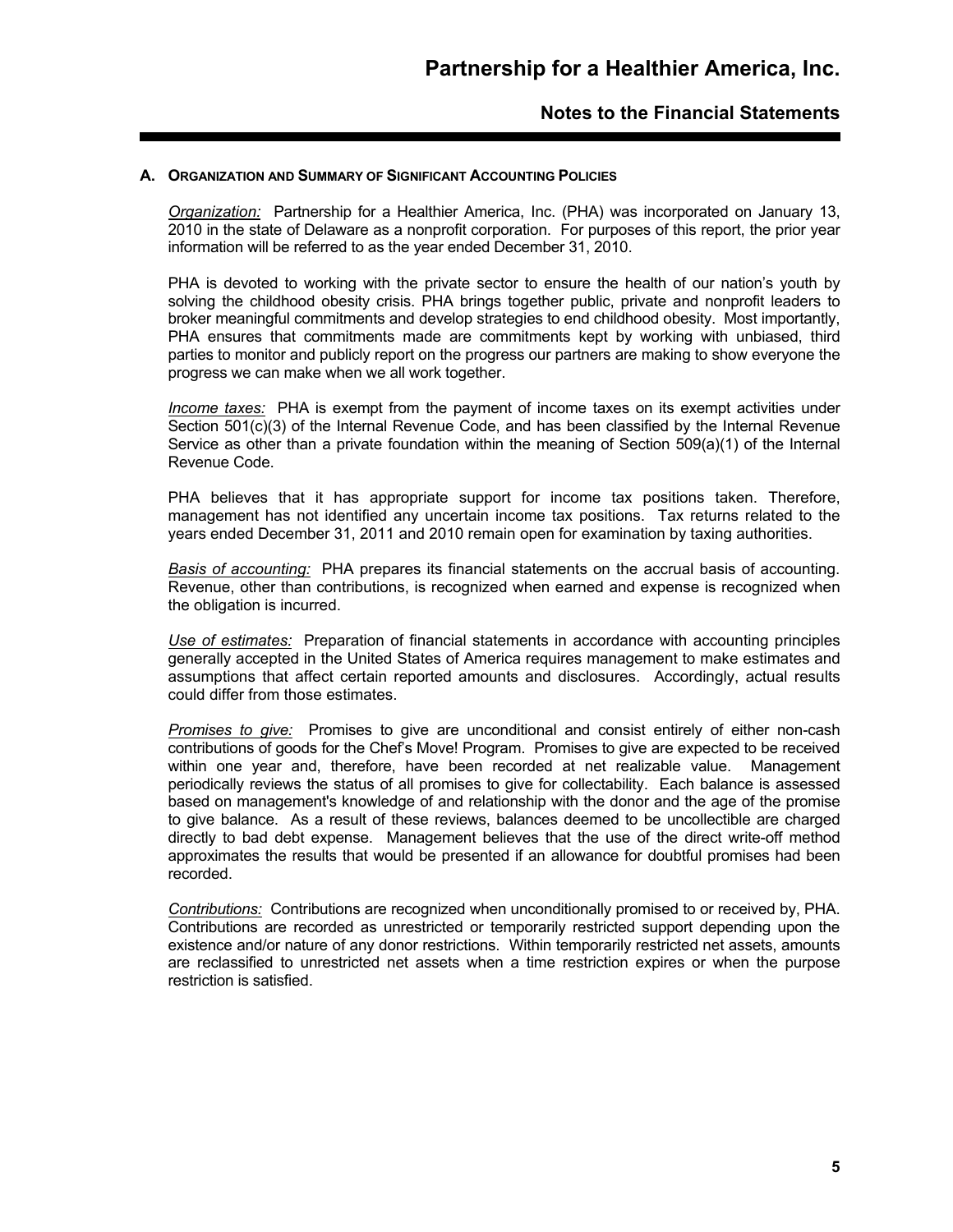#### **A. ORGANIZATION AND SUMMARY OF SIGNIFICANT ACCOUNTING POLICIES – CONTINUED**

*Program services:* Program services descriptions are as follows:

Chef's Move!: The Chef's Move! program teaches young people about nutrition and making balanced and healthy choices about the food they eat. The program pairs chefs with interested schools in their communities so together they can create healthy meals that meet the school's dietary guidelines and budgets, while teaching young people about nutrition and making balanced and healthy choices. As part of the program, cooking materials were donated from several partnering organizations and distributed to participating schools. This program is part of First Lady Michelle Obama's *Let's Move!* campaign.

Summit: The Summit brought together leaders from the private sector, government, and non-profit organizations to help end childhood obesity.

Program development: Program development includes development and implementation of a strategic plan to guide organizational decision-making and long term sustainability.

Other programs: Other programs include PHA's efforts relating to the creation and development of a Founder's Committee, Blueprint for Action, and methodology for evaluation and performance metrics.

Communications: The communications program establishes PHA as a well-known organization and brand focused on brokering commitments with the private sector. The program also includes the creation of a website and related public relations and marketing materials.

*Supporting services:* Supporting services descriptions are as follows:

General and administrative:General and administrative includes activities necessary for the administrative processes and managing the financial responsibilities of PHA.

Fund raising: Fund raising includes activities that encourage and secure financial support for PHA.

*Functional allocation of expense:* The costs of providing various program and supporting services activities have been summarized on a functional basis in the statement of activities. Accordingly, certain costs have been allocated among the program and supporting services benefited.

*Subsequent events:* Subsequent events have been evaluated through June 20, 2012, which is the date the financial statements were available to be issued.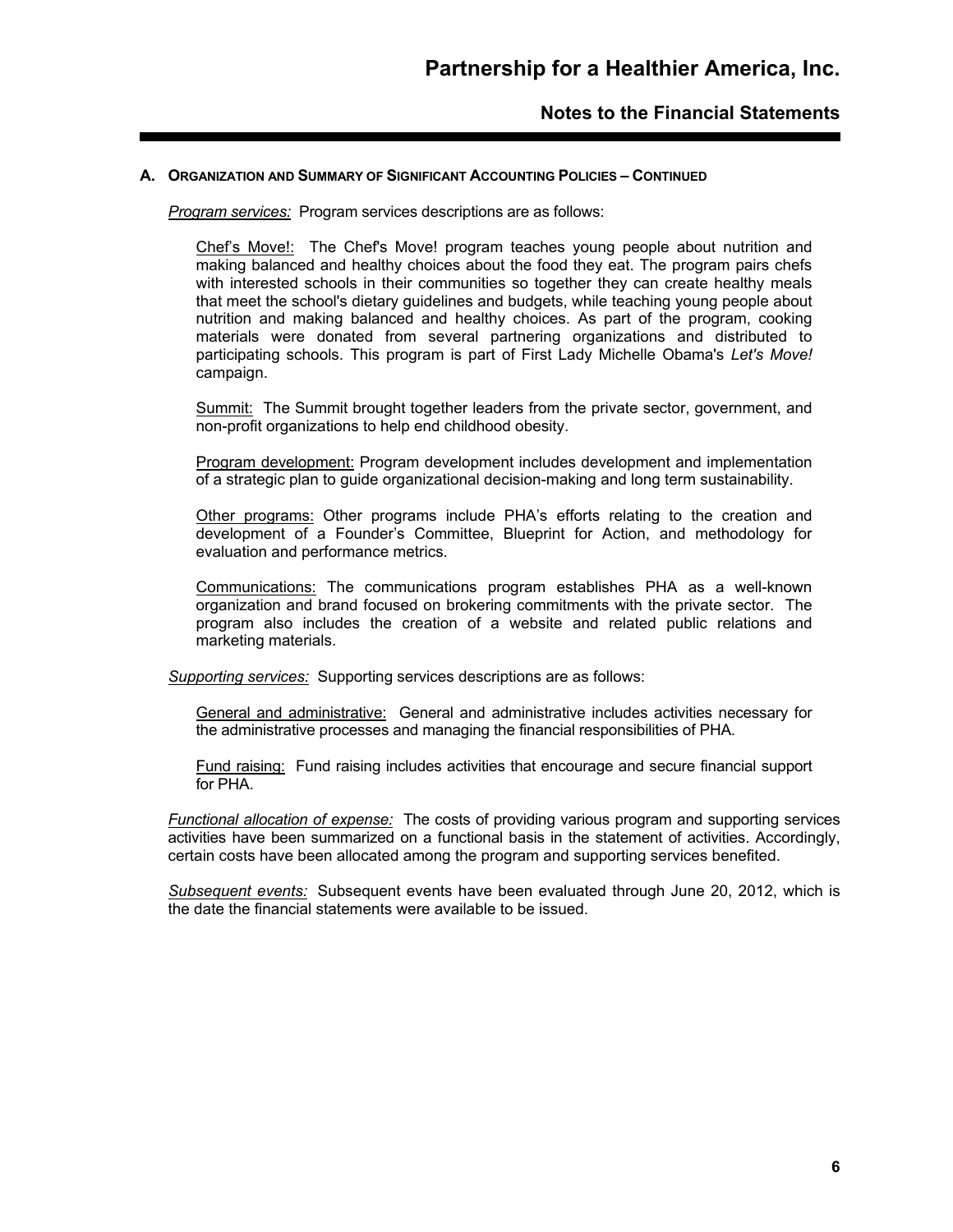### **B. CONCENTRATIONS**

*Credit risk:* PHA maintains a non-interest bearing operating account and an interest bearing money market account with a reputable financial institution. At times, certain balances held within these accounts may not be fully guaranteed or insured by the U.S. federal government. The uninsured portions of these accounts are backed solely by the assets of the underlying institution. Therefore, the failure of the underlying institution could result in financial loss to PHA. However, PHA has not experienced any such losses, and does not believe it is exposed to any significant financial risk on its cash balances.

*Contribution revenue:* Contribution revenue, one of PHA's largest sources of revenue, includes grants from PHA's five founding funders. Contribution revenue amounted to approximately 55% and 70% of total revenue during the years ended December 31, 2011 and 2010, respectively. Should one of the founding funders discontinue or decrease its promised support, PHA could face a significant decrease in net assets. However, management considers the risk of such of one of the founding funders withdrawing support from its current grant commitments to be minimal.

#### **C. GRANTS RECEIVABLE**

*Unconditional:* Unconditional grants receivable consist of several multi-year commitments to provide contributions to PHA from its founding funders which include The California Endowment, Kaiser Permanente, The W.K. Kellogg Foundation, Nemours, and The Robert Wood Johnson Foundation. Management periodically reviews the status of all receivable balances for collectability which is assessed based on management's knowledge of the donor, PHA's relationship with the donor, and the age of the receivable balance. As a result of these reviews, balances deemed to be uncollectible are charged directly to bad debt expense. Management believes that the use of the direct write-off method approximates the results that would be presented if an allowance for doubtful promises had been recorded.

Amounts expected to be collected in less than one year are recorded at net realizable value. Amounts expected to be collected in one to five years are recorded at the present value of their estimated future cash flows. The discount to net present value was calculated using a risk adiusted discount rate of 2%.

Unconditional grants receivable consist of the following at December 31,:

|                                                                     | 2011                       | 2010                         |
|---------------------------------------------------------------------|----------------------------|------------------------------|
| Receivable in less than one year<br>Receivable in one to five years | \$<br>1,758,042<br>250,000 | \$<br>2,262,500<br>1,400,000 |
|                                                                     | 2,008,042                  | 3,662,500                    |
| Less discount to net present value                                  | (5,000)                    | (28,000)                     |
|                                                                     | 2,003,042                  | 3,634,500                    |

*Conditional:* Conditional grants receivable consist of two additional grants from PHA's founding funders which both include a requirement that PHA comply with a reapplication process. In accordance with generally accepted accounting principles, conditional grants receivable and the related contribution revenue are not recorded until the conditions have been met. PHA has two conditional grants receivable totaling \$1,250,000 and \$2,750,000 at December 31, 2011 and 2010, respectively.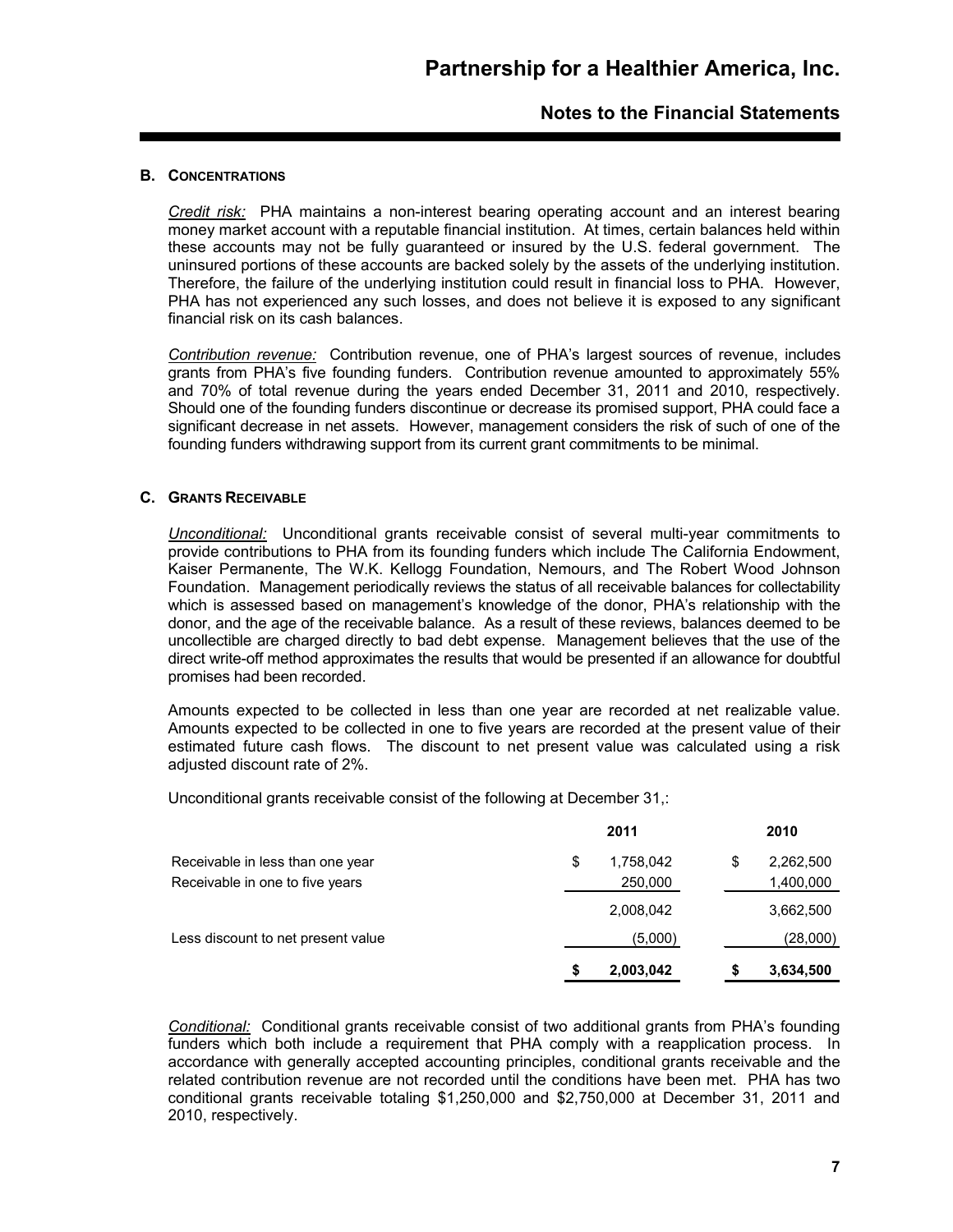#### **D. IN-KIND CONTRIBUTIONS**

*Recorded amounts:* Contributions of services are recognized as in-kind contributions in accordance with generally accepted accounting principles. Donated services are recognized at fair value if the services (a) create or enhance non-financial assets or (b) require specialized skills, are performed by people with those skills, and would otherwise have been purchased by PHA. In-kind contributions of services consist of the following for the years ended December 31,:

|             |    | 2011                     |    | 2010    |
|-------------|----|--------------------------|----|---------|
| Accounting  | \$ | 11,084                   | \$ | 3,250   |
| Legal       |    | $\overline{\phantom{a}}$ |    | 509,207 |
| Consulting  |    | $\overline{\phantom{0}}$ |    | 50,023  |
| Advertising |    | $\overline{\phantom{0}}$ |    | 30,800  |
|             | S  | 11,084                   | S  | 593,280 |

In-kind contributions of donated goods consist of cookware for the Chef's Move! program and were recorded as non-cash promises to give at the estimated fair value of the items provided by the donor. Donated goods, which were included in promises to give and in-kind contributions, totaled \$1,460,990 at December 31, 2010 and for the year then ended. During the year ended December 31, 2011, donated goods were received and, as a result, promises to give were reduced by the amount of goods received. Therefore, donated goods promised totaled \$280,526 at December 31, 2011.

*Unrecorded amounts:* PHA relies on contributions of both time and expertise from its pool of volunteers. In particular, volunteers work on PHA's programs and fund raising activities. PHA's volunteers donate hundreds of hours of service, the total value of which cannot be easily calculated or estimated, yet these volunteers contribute significantly to the work, impact, and success of PHA. These volunteer services have not been reflected in the accompanying financial statements because the volunteer services provided do not meet the criteria necessary for recognition.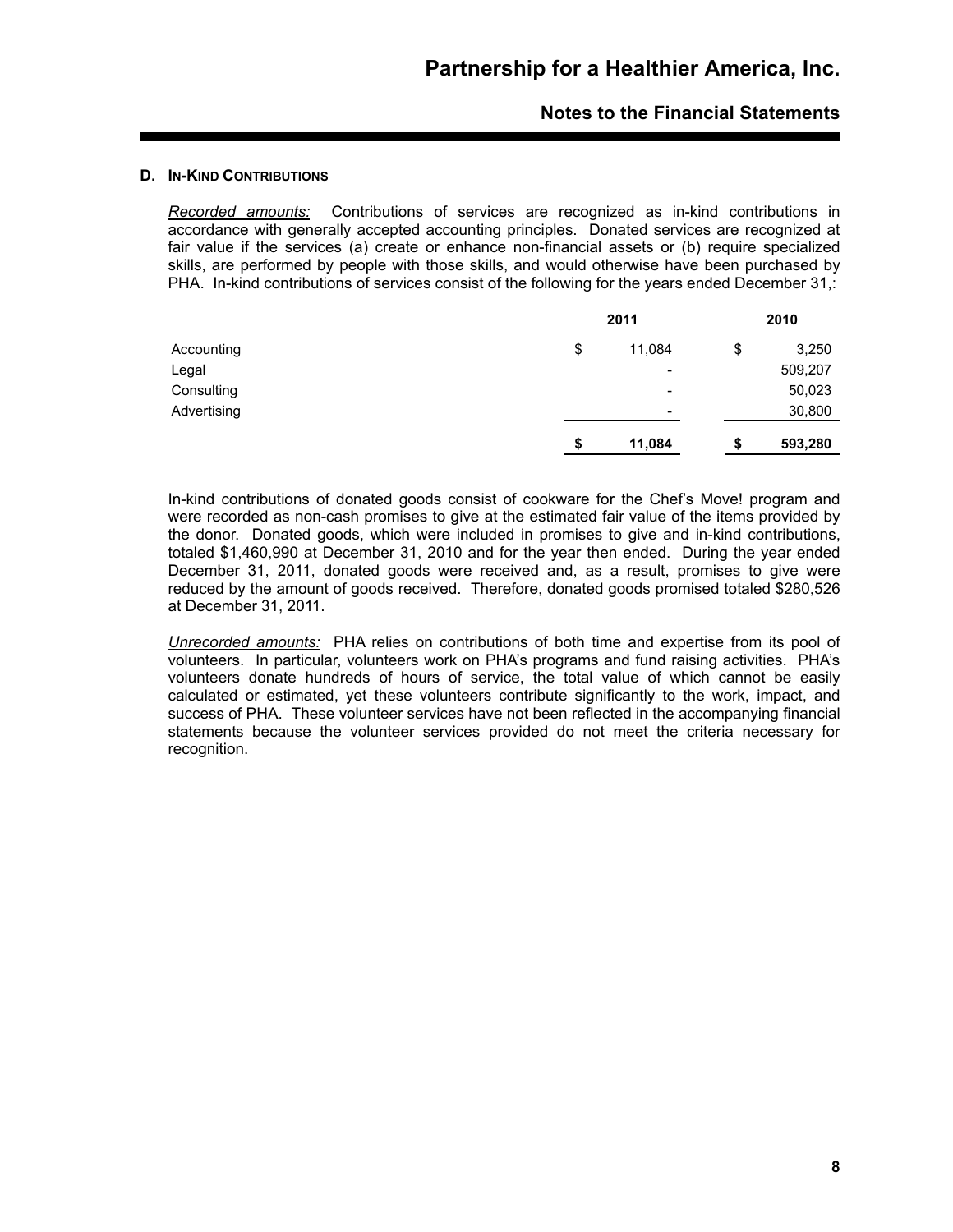#### **E. PROPERTY AND EQUIPMENT**

Acquisitions of property and equipment greater than \$1,000 are recorded at cost and depreciated or amortized using the straight-line method over the following useful lives: furniture and equipment  $-5$  to  $\overline{7}$  years; computer equipment - 3 years; website  $-3$  years; and leasehold improvements - lesser of the useful life of the asset or the remaining term of the lease.

Property and equipment consists of the following at December 31, 2011:

|                                                | 2011         | 2010         |
|------------------------------------------------|--------------|--------------|
| Furniture and equipment                        | \$<br>31,069 | \$           |
| Computer equipment                             | 20.164       | 6,183        |
| Leasehold improvements                         | 11,504       |              |
| Website                                        | 10,990       | 10,990       |
|                                                | 73.727       | 17,173       |
| Less accumulated depreciation and amortization | (18,392)     | (2,900)      |
|                                                | \$<br>55,335 | \$<br>14.273 |

### **F. NET ASSETS**

*Unrestricted:* Net assets whose use is not restricted by donors, even though their use may be limited in other respects, such as by board designation. However, PHA has no board designated funds.

*Temporarily restricted:* Temporarily restricted net assets include those net assets whose use has been restricted either by an implied time restriction or by donors for a specified program. Temporarily restricted net assets consist of the following at December 31,:

|                    |   | 2011      | 2010      |
|--------------------|---|-----------|-----------|
| Time restricted    | S | 1,933,042 | 3,662,500 |
| Purpose restricted |   | 648,327   | 1,528,464 |
|                    |   | 2,581,369 | 5,190,964 |

Net assets are released from restrictions either as a result of the expiration of a time restriction or due to the satisfaction of a purpose restriction. Net assets released from restrictions consist of the following for the years ended December 31,:

|                                         |   | 2011                   | 2010                |
|-----------------------------------------|---|------------------------|---------------------|
| Time restriction<br>Purpose restriction | S | 1,777,458<br>1,280,137 | 2,259,500<br>32,526 |
|                                         |   | 3,057,595              | 2,292,026           |